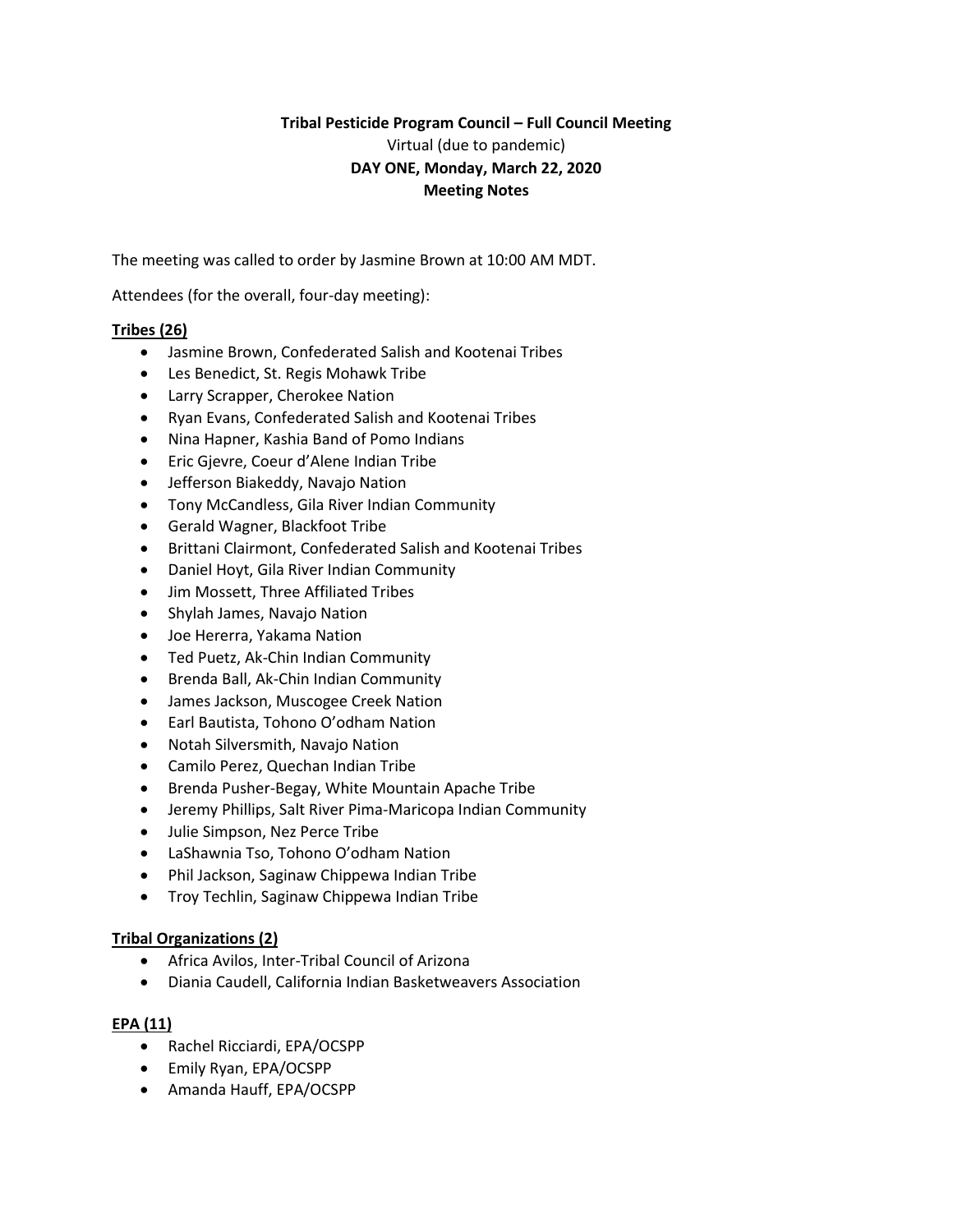- Helene Ambrosino, EPA/OECA
- Kaitlin Picone, EPA/OSCPP
- Blake Huff, EPA/Region 8
- Amy Mysz, EPA/Region 5
- Carol Ann Siciliano, EPA/OCSPP
- Ed Messina, EPA/OPP
- Jackie Mosby, EPA/OPS
- Peter Earley, EPA/Region 9

### **Other (3)**

- Ann Marie Chischilly, Institute for Tribal Environmental Professionals
- Mehrdad Khatibi, Institute for Tribal Environmental Professionals
- Mark Daniels, Institute for Tribal Environmental Professionals

**Traditional Opening Ceremony, Welcome, Introductions**

Many thanks to Eric Gjevre from the Coeur d'Alene Tribe of Idaho for delivering the opening prayer

#### **TPPC Opening Remarks, by Jasmine Courville Brown**

Jasmine Courville-Brown from the Confederated Salish and Kootenai Tribes, Acting TPPC Chair, gave brief remarks to open the meeting and welcome all the attendees and guests from EPA.

### **EPA Welcome Remarks, by Michal Freedhoff and Ed Messina**

Amanda Hauff, National Tribal Program Manager with the Office of Chemical Safety and Pollution Prevention (OCSPP), introduced Michal Freedhoff, Acting Assistant Administrator of OCSPP, and Ed Messina, Acting Office Director of the Office of Pesticide Programs (OPP). Michal thanked the TPPC for inviting her to speak, and said she is looking forward to working with the group and hearing more about the recommendations in the Status of Pesticides in Indian Country Report ("Status Report"). She also stressed that she wants to work on true government-to-government consultation moving forward, and acknowledged some of the challenges currently facing Tribes in terms of meaningful consultation, noting the COVID-19 pandemic in particular.

Ed congratulated the TPPC on the completion and publication of the Status Report, and extended his availability to discuss this and any other matters of importance to the group. He touched on several topics of importance to the TPPC including the recently discovered issue of contamination of fluorinated pesticide containers with per- and polyfluoroalkyl substances (PFAS), and questions about pesticide use and FIFRA enforcement on hemp/cannabis. He noted that his office wants to better understand the unique needs & concerns of Indian Country, and to continue to work together to build useful resources for Tribes such as the bed bug packet produced a few years ago.

Jasmine asked Mark Daniels of the Institute for Tribal Environmental Professionals (ITEP) to go through the remainder of the tribal and EPA participants on the call one by one to have people introduce themselves.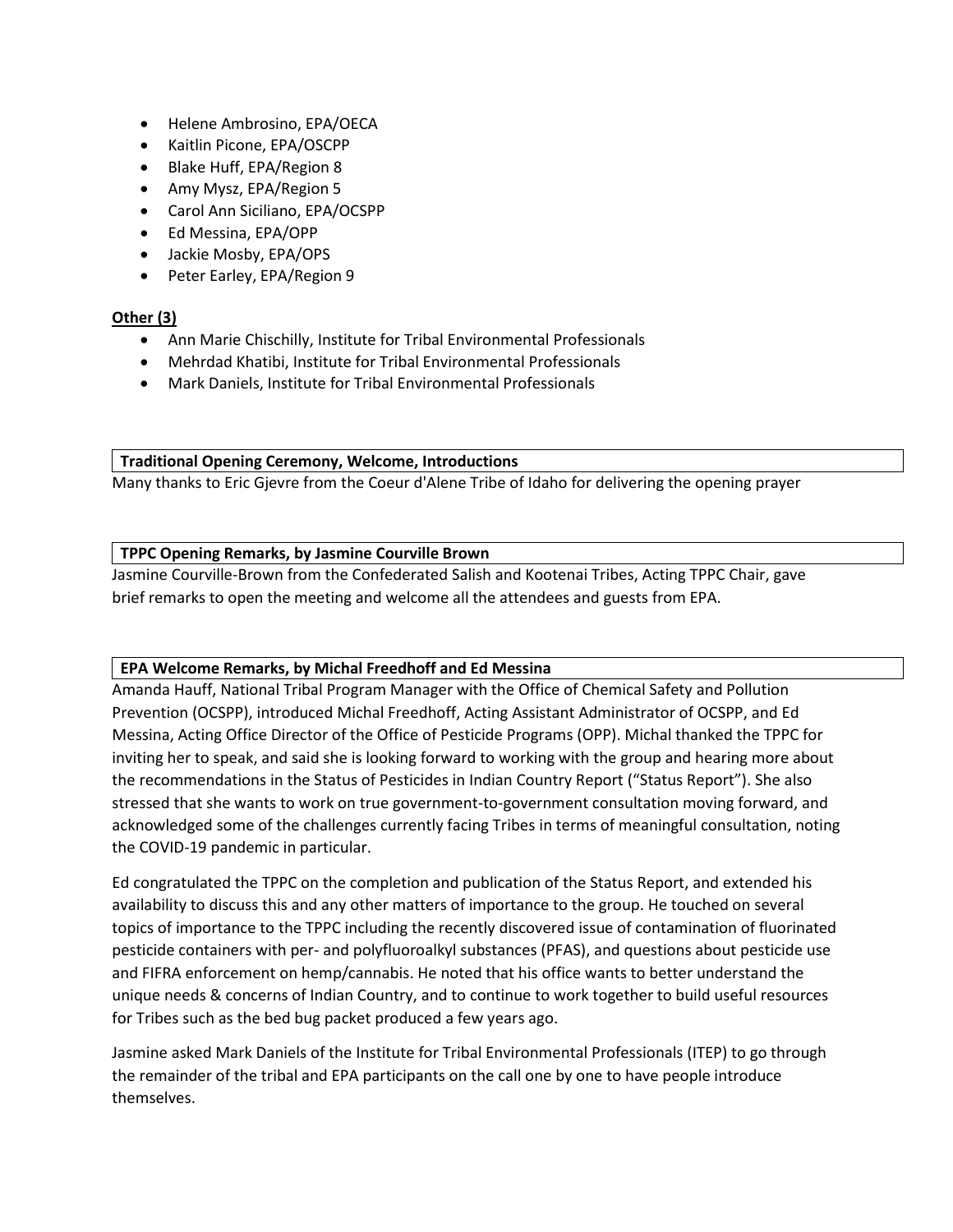## **Present High-Level Overview of Recommendations to EPA: Status of Pesticides in Indian Country Report, By Jasmine Courville-Brown**

Jasmine walked through he[r presentation,](https://tppcwebsite.org/tppc-priorities-recommendations_03-12-21/) highlighting the five priority areas included in the Status Report and the recommendations for each, then opened up the floor for discussion. Several TPPC members talked about how the checkerboard nature of many reservations, with alternating sections of different land ownership and jurisdictions, makes inspection and enforcement of FIFRA requirements in these areas extremely difficult. Jefferson Biakeddy of the Navajo Nation gave an example of a state inspector coming onto their lands in a checkerboard portion of the reservation without permission. Helene Ambrosino of EPA's Office of Enforcement and Compliance said they're working on this issue via their training of state inspectors.

There was a substantial discussion about the Status Report recommendations on risk assessment, and what can be done to fill the data gaps around pesticide exposure on tribal communities. Ed pointed out that when EPA does their risk assessments, sensitive populations like children are already included and the level of protection is set based on that (along with one or more additional safety factors at 10 times each). So he asked where in tribal areas are those conservatisms not effective. Ryan Evans from Confederated Salish and Kottenai Tribes said he's seen some data from the Pacific Northwest on fish consumption, and he believes native folks may consume a lot more fish than what EPA is considering in their analyses. Jasmine noted that her Tribe started developing a list of tribal exposures and frequency of those exposures, and found that the frequency is quite a bit higher than for the average person (activities that are considered occasional or recreational for the general public are often just day-to-day activities for tribal people). Ed and Amanda talked about the need for filling the data gap while safeguarding tribal data about sacred sites, special plants, etc. Ed said that EPA is required to make data public so others can verify their analyses, but there are ways to mask the data to remove any personally identifiable information, etc. Ryan noted that collecting data requires funding, and can create hoops to jump through for the recipients. Les Benedict from the St. Regis Mohawk Tribe noted that having an idea of what to focus on is key, and determines the level and quality of data that's needed. He suggested that if Tribes don't already have an idea of what they're concerned with, maybe some screening tests would be helpful (i.e., less expensive tests to see if you need to focus on something in particular). Ed said he's hearing that prioritization would be useful, and his office would be happy to educate folks on what they're doing with risk assessments with Tribes to see what might be missing.

Jeff also noted that it would be helpful if there was more flexibility in EPA funding to allow larger Tribes with established programs to assist smaller neighboring Tribes with inspections if needed.

### **TPPC Coordinator Update, by Mark Daniels**

Mark went through hi[s presentation,](https://tppcwebsite.org/itep-report-out_03-22-21/) talking about the achievements ITEP has made since taking over coordination of the TPPC cooperative agreement in October of last year, and gave an update on where we're at with the budget. Mehrdad also brought up the training needs assessment ITEP is planning for the third and fourth quarters of this year, and noted that we're really hoping for feedback from the TPPC via a questionnaire we'll be putting out in the next few months. We will use the results to tailor the training we will offer in years 2-5 of the cooperative agreement. Jasmine asked if the training ITEP will provide would be just for TPPC, or could it be provided to Indian Country more broadly. Mehrdad noted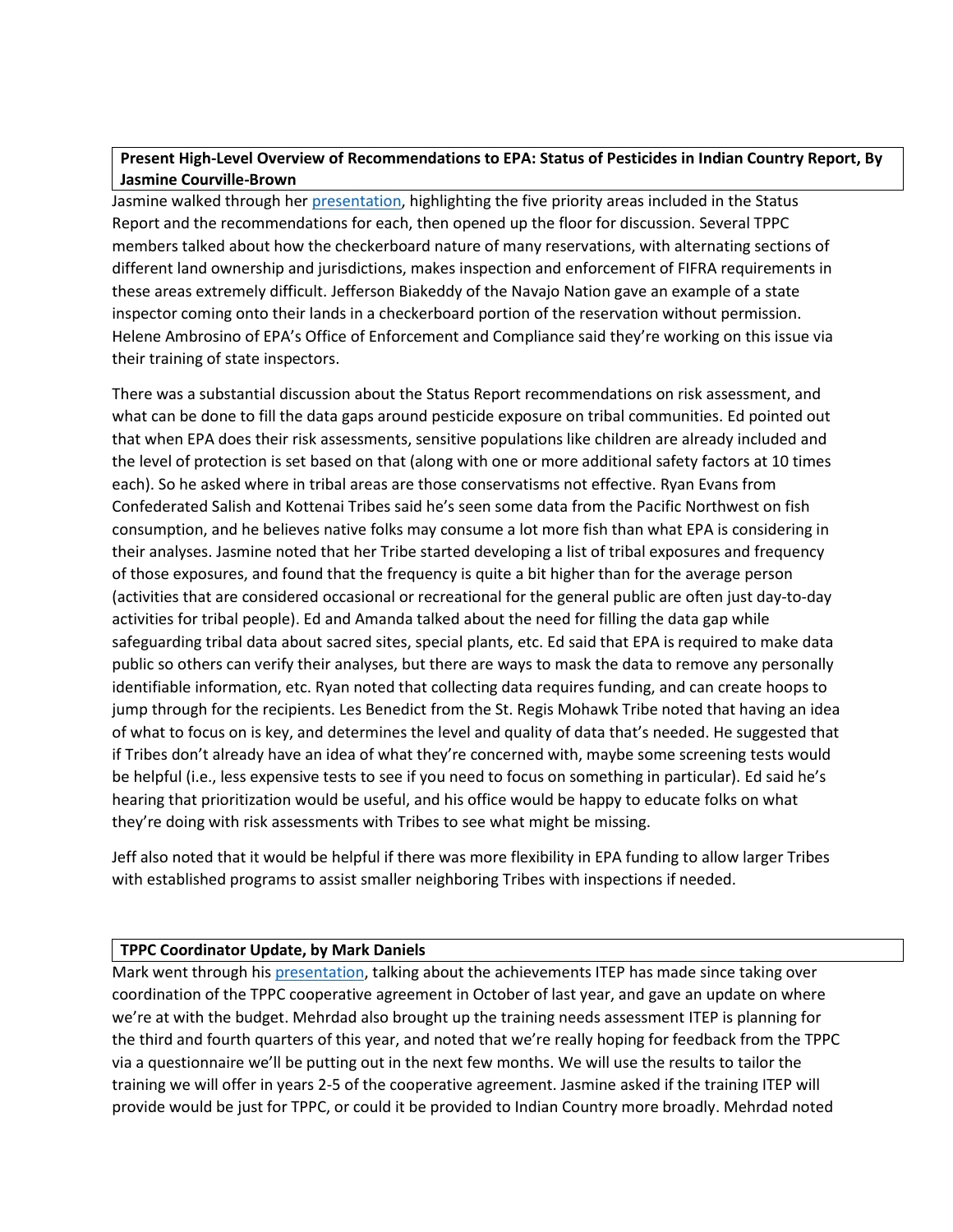that to his knowledge we're not prohibited from providing it to Tribes outside TPPC, and with webinars specifically there aren't any cost issues with including additional people.

### **Hot Topics Discussion with TPPC Members, facilitated by Jasmine Courville-Brown**

**Jasmine Courville-Brown, Confederated Salish and Kootenai Tribes** – Jasmine said her Tribe is developing a hemp policy, so they're trying to get information on how to make it effective. They have a list of products approved for use on hemp from Oregon & Washington, but are getting feedback that those products are not necessarily effective. She also noted that a lot of the products approved for use on COVID are on the strong side (in terms of possible effects), and should be used with caution.

**Camilo Perez, Quechan Indian Tribe** – Camilo introduced himself as a new member of the TPPC, and shared that prior to him coming on there had not been a pesticide officer at his Tribe for 10 years or so. He has been working on saving paper by having farmers email applications to him instead of using regular mail, and has submitted a new pesticide enforcement code to the tribal government.

**Brenda Ball, Ak-Chin Indian Community** – Brenda mentioned that her Tribe recognizes the state of Arizona's licensing standards for inspectors that come on the reservation, but there's no category for licensing & certification for people who treat mold, water damage, etc. She noted that lots of them aren't as familiar with FIFRA and pesticide regulations in general, so she has a bit of a concern in terms of an unregulated group out doing applications. She asked other folks on the call what their Tribes do in terms of training and regulation of these types of applicators, and there was some discussion on the issue, as well as recommendations to be sure the applicators have sufficient liability insurance if an incident were to occur.

**Jefferson Biakeddy, Navajo Nation** – Jeff says with the pandemic they have run into people repackaging and selling sanitizers without the appropriate label information. He wondered if this is a concern other folks have encountered. Rachel said the EPA has been hearing a lot about folks selling unregistered pesticides (especially now during the pandemic), and that if anyone encounters this they should submit a complaint to EPA so they can investigate [\(https://echo.epa.gov/report-environmental-violations\)](https://echo.epa.gov/report-environmental-violations). Jeff also brought up the hemp issue. Rachel and Jasmine pointed out that tomorrow's hot topic session will be devoted to that issue, to try to come up with questions for EPA and/or other federal agencies.

**Les Benedict, St. Regis Mohawk Tribe** – Les noted that they had to address the use of sanitizers and pesticides by tribal staff and they found that Staples was marketing a product for dispensing these chemicals, and their salespeople had just a 1-hour training course. They had to have a discussion with those salespeople about labeling requirements, etc. Les said information about the label was hard to get hold of without getting it from the EPA, and that the material safety data sheet (MSDS) does not include all of the information on the pesticide label.

**Larry Scrapper, Cherokee Nation** – Larry said when they came back from working at home to their offices they found that their telecom company wanted a Section 18S exemption for emergency use of pesticides, but he told them the Tribe doesn't have the ability to do that. They're also doing sanitation of the offices of folks who test positive, and are now doing indoor air sampling for COVID. Their RTOC meeting is coming up soon, and they're planning a session on COVID sanitizers and e-commerce. He asked Mark to send him a copy of the RTOC 1-pager ITEP revised for Region 5. Larry noted an issue with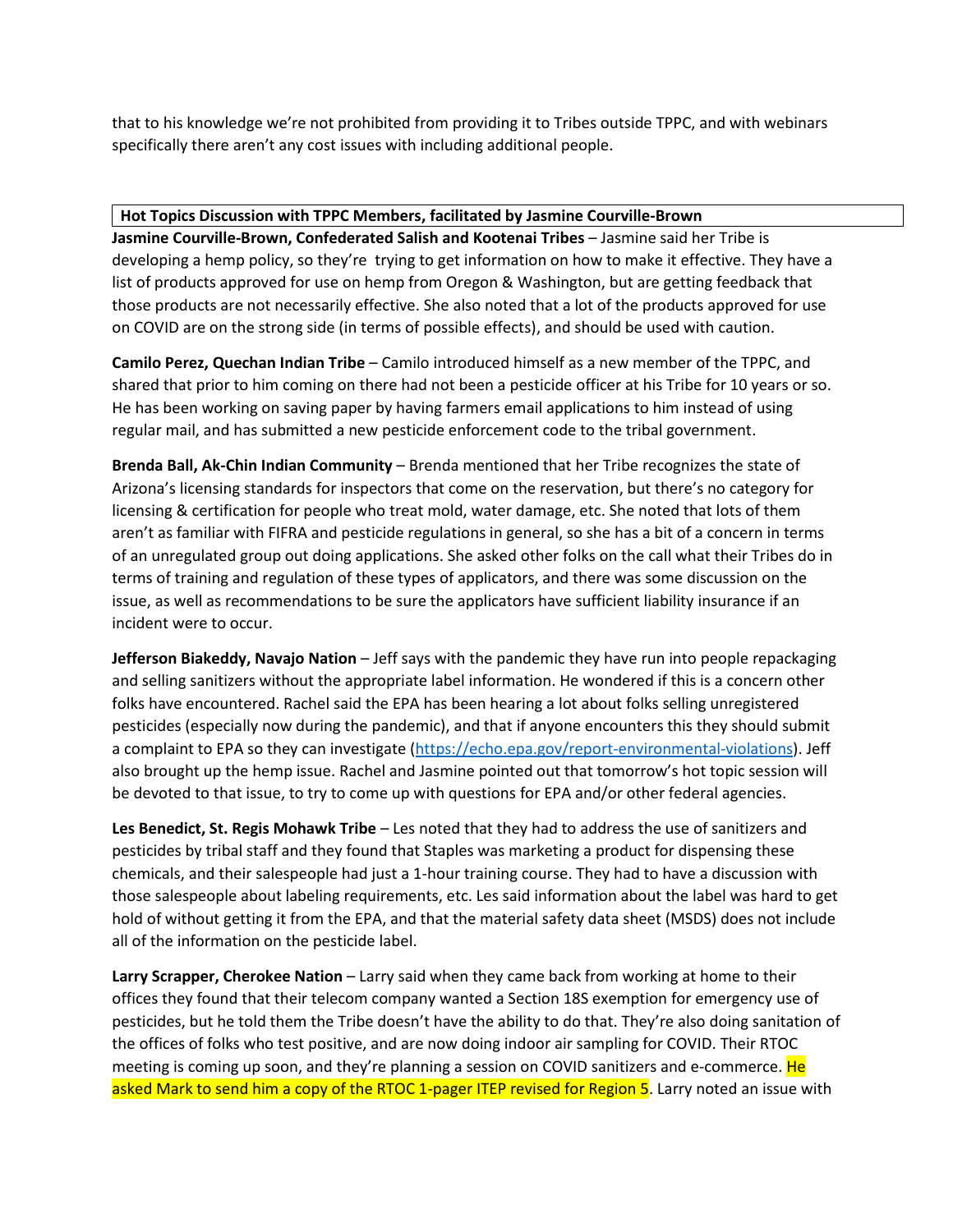an older law that has recently been implemented in their region to allow folks to petition EPA to take away environmental enforcement from Tribes. Amanda noted that a lot of things are changing in this issue based on the McGirt Supreme Court decision, and asked if the group would like to bring in EPA legal folks to talk about this at a future meeting. It was agreed that we would do this.

**James Jackson, Muscogee (Creek) Nation** – James said he thinks it would be really good to get together and talk about these sovereignty-related issues, and that they can share some information they have regarding some tribal/state agreements they're working on.

## **Association of American Pesticide Control Officials (AAPCO) Update, Liza Fleeson Trossbach, AAPCO Board Member and Previous SFIREG Chair**

Liza gave her AAPCO update [presentation,](https://tppcwebsite.org/aapco-update-3-22-21/) covering some background on AAPCO and its leadership, implications of COVID-19, and some select issues they're working on right now. She ended with an invitation to look for opportunities to collaborate with the TPPC on these or other issues, noting that many voices are better than one.

There was some discussion about pest-control robotics and other automated technologies, which can pose problems with enforcement of the application exclusion zone (AEZ), among other things. It was noted that a lot of pesticide label language was not written with these technologies in mind, and that the states have a hodgepodge of regulations as they try to keep up with the technology. Liza said that although drones and other automated technologies are not widely used right now, she expects that once payload capacity goes up and cost goes down, they will be used more widely. Jasmine noted that states will sometimes reach out to Tribes for comment when they're looking to use FIFRA's Section 24c to register additional uses of federally registered pesticides, which can be helpful since Tribes don't otherwise have an avenue to get their concerns onto the labels. She suggested that other states should do this if they're working on an issue in an area where Tribes may be affected.

#### **AAPCO Meeting Highlights from TPPC Members in Attendance**

There was a brief discussion from TPPC members who attended the recent AAPCO Spring meeting. Notah Silversmith of the Navajo Nation said that since he's new to the field the meeting was a learning experience for him, so he was mostly just listening and trying to pick up what he could. Liza said they would be distributing a survey soon to meeting attendees for their thoughts. They are considering a hybrid approach next year with both in-person and remote options to reach a wider audience.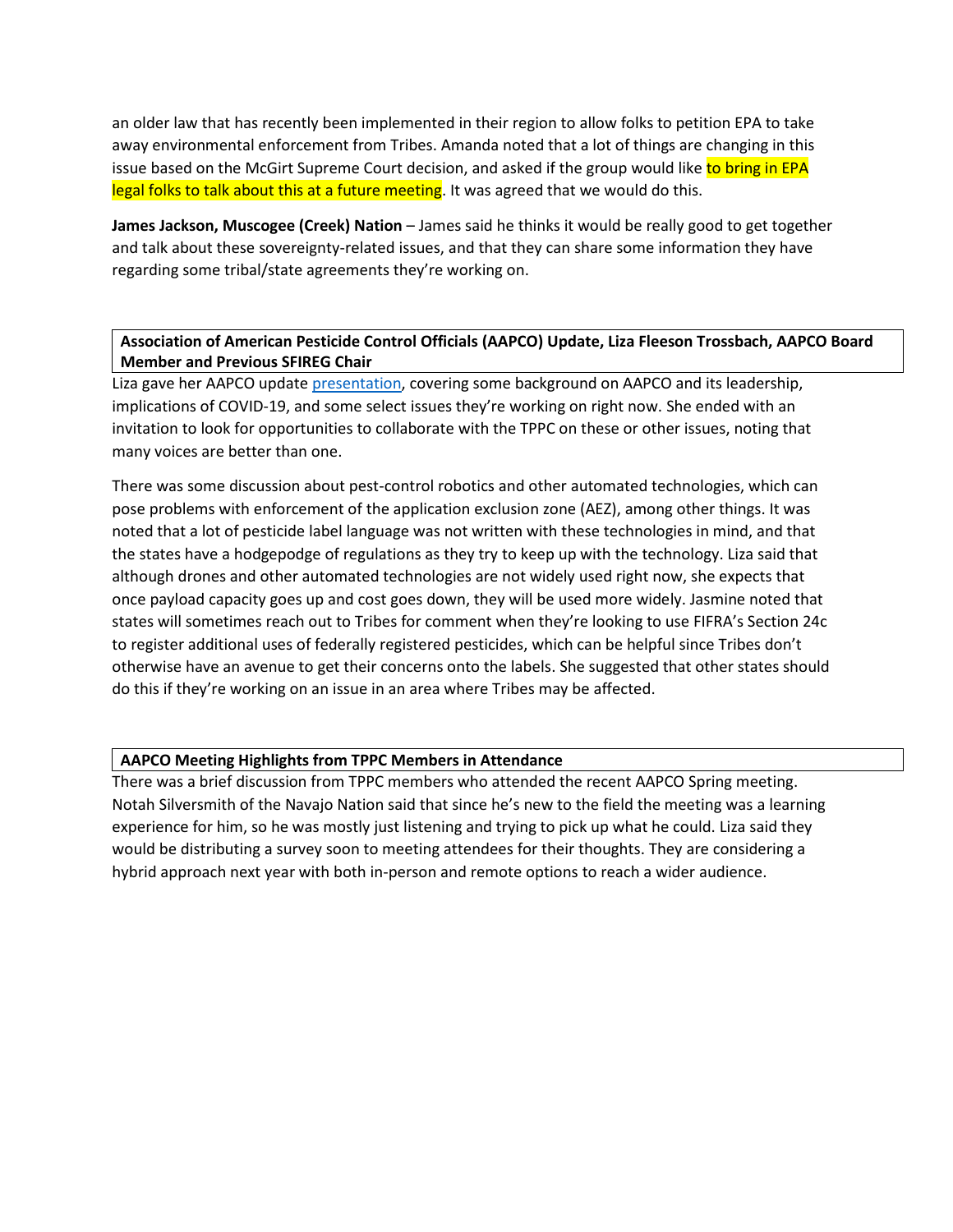# **Tribal Pesticide Program Council – Full Council Meeting** Virtual (due to pandemic) **DAY TWO, Tuesday, March 23, 2020**

**Meet EPA Management in the Office of Program Support, by Carol Ann Siciliano, Director, Office of Program Support, Jackie Mosby, Director, Mission Support Division, and Kaitlin Picone, Chief, Intergovernmental and Community Relations Branch**

Amanda introduced Carol Ann Siciliano, Jackie Mosby, and Kaitlin Picone.

Carol Ann talked about her background and concern for the environment, and noted that she had previously spent time in the general counsel office and did work on acknowledging tribal treaty rights. Her goal is to have a fully integrated OCSPP, to promote efficiency and engagement within the various offices.

Jackie talked about her work with pesticides, toxics, lead, and bed bugs, and stressed her strong public health background. She noted that she has attended a couple of previous TPPC meetings and is grateful and humbled to be able to attend again, to get to know people and hear about the issues that people are facing. She is looking forward to hearing more about the Status Report and tribal pesticide concerns, and wants to build a new section on tribal issues within EPA's exposure handbook.

Kaitlin talked about her background, noting that she has always worked in and around the pesticide program. She would like to advance EPA's ongoing collaboration with TPPC, discuss concerns, and find solutions with senior leadership.

Jasmine noted that in the last ten years she's seen a huge increase in the amount of EPA documents & policies in which Tribes are included, and thanked the OCSPP folks for that. Mehrdad pointed out that it would be helpful for ITEP as the TPPC administrator to be engaged in terms of early rulemaking, so we can have a dialog with the TPPC to see if there are issues that might be of interest. Jackie said that is something that they can help with, while Carol Ann agreed that early engagement is critical, and they are happy to take TPPC concerns into consideration.

# **Demonstration of List N Tool: COVID-19 Disinfectants, by Anita Pease, Director, Antimicrobials Division, EPA/OPP**

Anita gave her List N Tool [presentation](https://tppcwebsite.org/demonstration-of-list-n-tool-covid-19-disinfectants_opp-ad_3-23-21/) and talked about what the antimicrobials division has done over the past year. She noted that approximately 189 products have been reviewed since the pandemic began. The List N web application [\(https://cfpub.epa.gov/giwiz/disinfectants/index.cfm\)](https://cfpub.epa.gov/giwiz/disinfectants/index.cfm) has been one of the EPA's most visited since last March, with over 23 million hits. She answered a few questions about how to look for environmentally sound products, pointing out that the Design for the Environment website [\(https://www.epa.gov/pesticide-labels/dfe-certified-disinfectants\)](https://www.epa.gov/pesticide-labels/dfe-certified-disinfectants) is a good resource. Anita also mentioned an online resource called the pesticide product and label system (PPLS; [https://iaspub.epa.gov/apex/pesticides/f?p=PPLS:1\)](https://iaspub.epa.gov/apex/pesticides/f?p=PPLS:1) that can be used to search pesticide labels.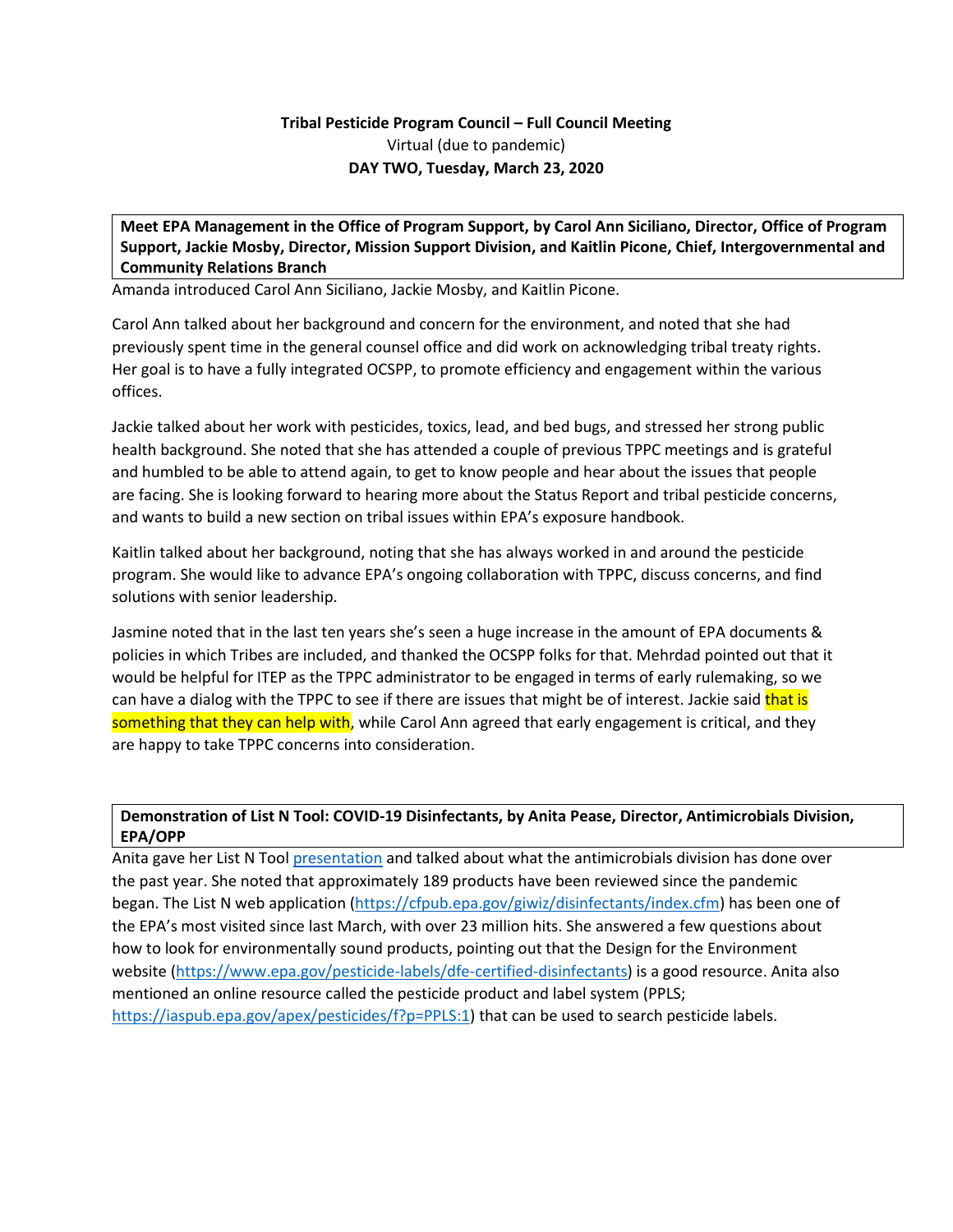# **EPA COVID-19 Disinfection Research, by Shawn Ryan, Director, Homeland Security Research Program, EPA/ORD**

Shawn gave his [presentation,](https://tppcwebsite.org/epa-covid-19-disinfection-research_ord_3-23-21/) noting that they've been working closely with Anita's group throughout the course of the pandemic. Their mission is to provide a solid science background for all of EPA's COVID efforts, and to work with partners such as Tribes. There was some discussion about the pros and cons of mixing or layering different disinfection products. The consensus was that mixing products while still wet is a bad idea (since hazardous byproducts could be formed), but layering products (letting the first dry before applying the second) may be safer. Anita noted that either is probably unnecessary, however, since transmission via the air is much more of a concern than via surfaces, especially if people wash their hands after touching shared surfaces. Shylah James of the Navajo Nation talked about how she educates the people she works with to understand what they're being exposed to when they mix or layer products, and that doing so may not provide any added protection.

The group also asked questions about various disinfection technologies such as bipolar ionization, oxidizers, and aerosols. Shawn pointed out that many of these haven't been studied thoroughly yet, and that improving ventilation for indoor spaces is probably a better option at this point. Jasmine asked if EPA would be open to doing research with Tribes on some of these technologies. Shawn said they have already been working with one Tribe so far (the Organized Village of Kwethluk), and that folks should reach out to him if they are interested in participating in studies. Nina Hapner of Kashia Band of Pomo Indians asked Mark to tag ionizers and ozone for further discussion with the National Tribal Toxics Council (NTTC).

# **Indoor Air Quality and COVID-19 Resources, by Secody Hubbard, Tribal/EJ Coordinator, EPA/OAR and Tracy Washington Enger, Indoor Air Quality in Schools Team Lead, EPA/OAR**

Secody and Tracy gave their [presentation,](https://tppcwebsite.org/indoor-air-quality-and-covid-19-resources_oar_3-23-21/) first walking through various COVID-19 resources from the EPA and other federal agencies, then focusing more specifically on addressing the virus through improving indoor air quality in schools. Tracy talked about the connection between what people do to clean/disinfect surfaces, ventilation systems, and indoor air quality, and that we have to take into account what happens outside of schools as well as inside. There was some discussion about schools being used for other cultural activities in tribal communities, which can result in COVID spikes, so the environment needs to be managed for that as well as regular classroom activities.

## **TPPC Open Discussion on COVID-19, facilitated by Jasmine Courville-Brown**

We were running over time from previous presentations and discussion, so Jasmine suggested moving the COVID open discussion to Thursday.

### **Hot Topics Discussion with TPPC Members (continued), facilitated by Jasmine Courville-Brown**

It was decided that this time would be used for a discussion of the issues Tribes are facing with regard to the cultivation of hemp/marijuana, the pesticides used on these crops, and the legalities of FIFRA inspections of grow operations.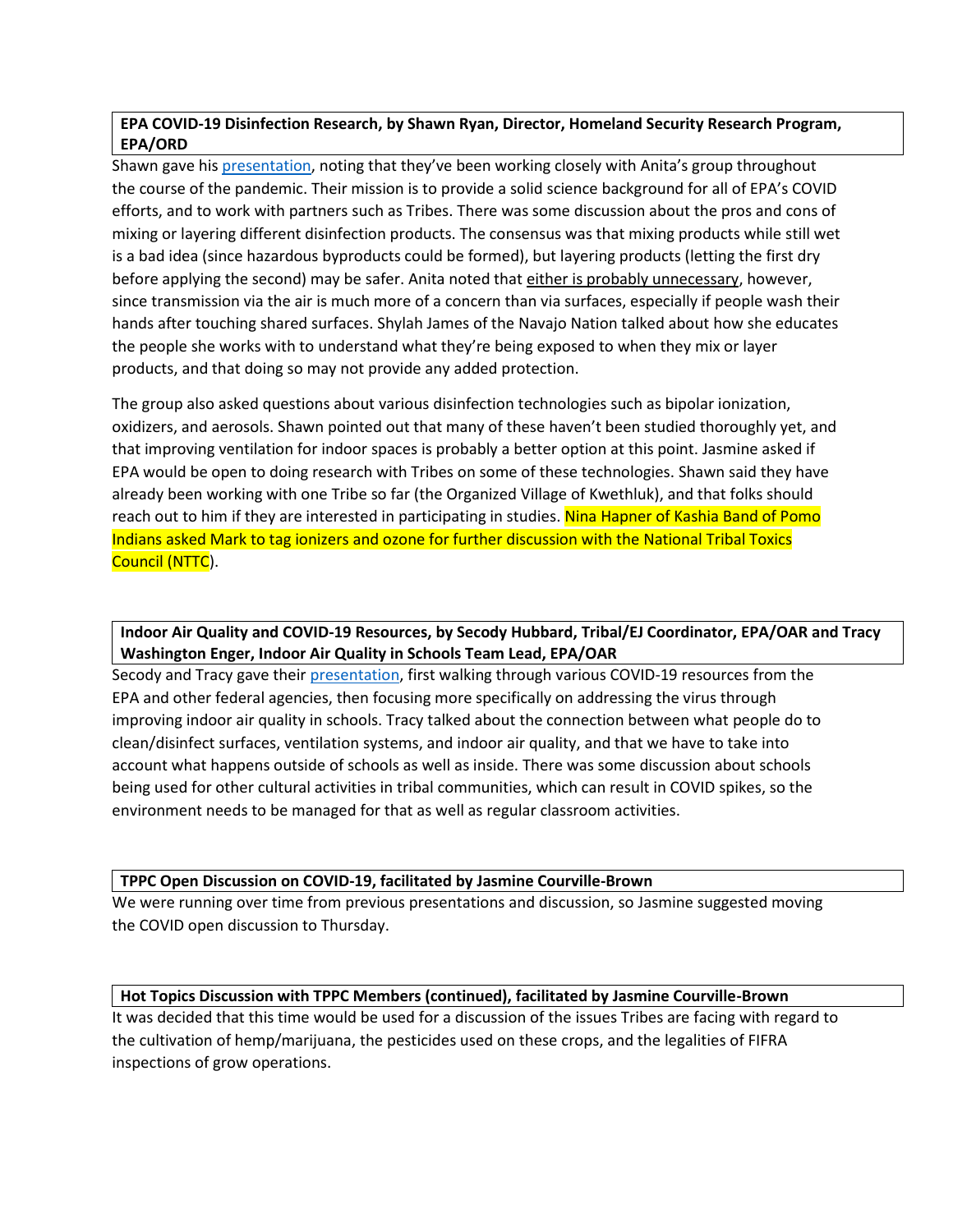Jasmine started out talking about the difference between hemp & marijuana, which is really just about the THC content as it's the same plant otherwise, but that the distinction leads to various complications since one plant is legal under federal law and the other is not. Various members discussed the problems they've faced: wondering what to do if they encounter an illegal operation, who can test the THC content to determine the status of the crop, whether or not Tribes can use FIFRA money for inspections, and the disparity between the way states and Tribes are affected by the legality of marijuana cultivation and sale. Helene noted that information gathered by the Tribes can help the agency determine how to proceed on the matter, and that a written document with examples would be really helpful. James Jackson asked who has oversight of the operations if not the federal government, in the 30-ish states that have now legalized marijuana cultivation (medical and/or recreational). Emily responded that it typically falls to the state, with lots of variation from state to state. Tony McCandless of Gila River Indian Community pointed out that the discussion about marijuana really isn't going to go anywhere because of the massive gap in regulation between the federal and state governments, so he thinks we need to include something in the paper we develop about how the health issues involved. People are consuming products that possibly have pesticides applied to them at higher than approved levels, or even pesticides that shouldn't be used at all.

## **Integrated Pest Management (IPM) Strategies Presentation, by Frank Ellis, Chief, Environmental Stewardship Branch, Biopesticides and Pollution Prevention Division, EPA/OPP**

Frank gave his [presentation](https://tppcwebsite.org/ipm-strategies-and-resources-for-tribes-tppc-2020-03/) on IPM Strategies for Tribes, noting that IPM is a smart, sensible, and sustainable approach to pest control that started with agriculture, but is now being applied to lots of other places like schools, hotels, etc. He discussed IPM as an approach to treating bed bug infestations and COVID, providing information and resources for each topic. He then talked about EPA's efforts to promote IPM, including various projects they've conducted in cooperation with Tribes around the country, and closed by noting the venues through which the agency provides outreach for their webinars, to ensure they reach a broad tribal audience.

#### **Engaging Tribal Governments in Integrated Pest Management , by Dr. Lucy Li, Arizona Pest Management Center, University of Arizona**

Lucy walked through her [presentation,](https://tppcwebsite.org/engaging-tribal-government-in-ipm_03-23-21/) giving some more information about IPM and how it can look different depending on the setting, and that the human component of IPM is particularly important. She talked about the University of Arizona's extension program on public health and IPM, and how they work with the Inter Tribal Council of Arizona, ITEP, and various collaborators from Tribes, government agencies, and academia to engage with Tribes about IPM through trainings and workshops, field visits, and lots of regular communication. She stressed the importance of tailoring an outreach program to the specific needs of the community being served, and gave examples of numerous outreach efforts her program has conducted.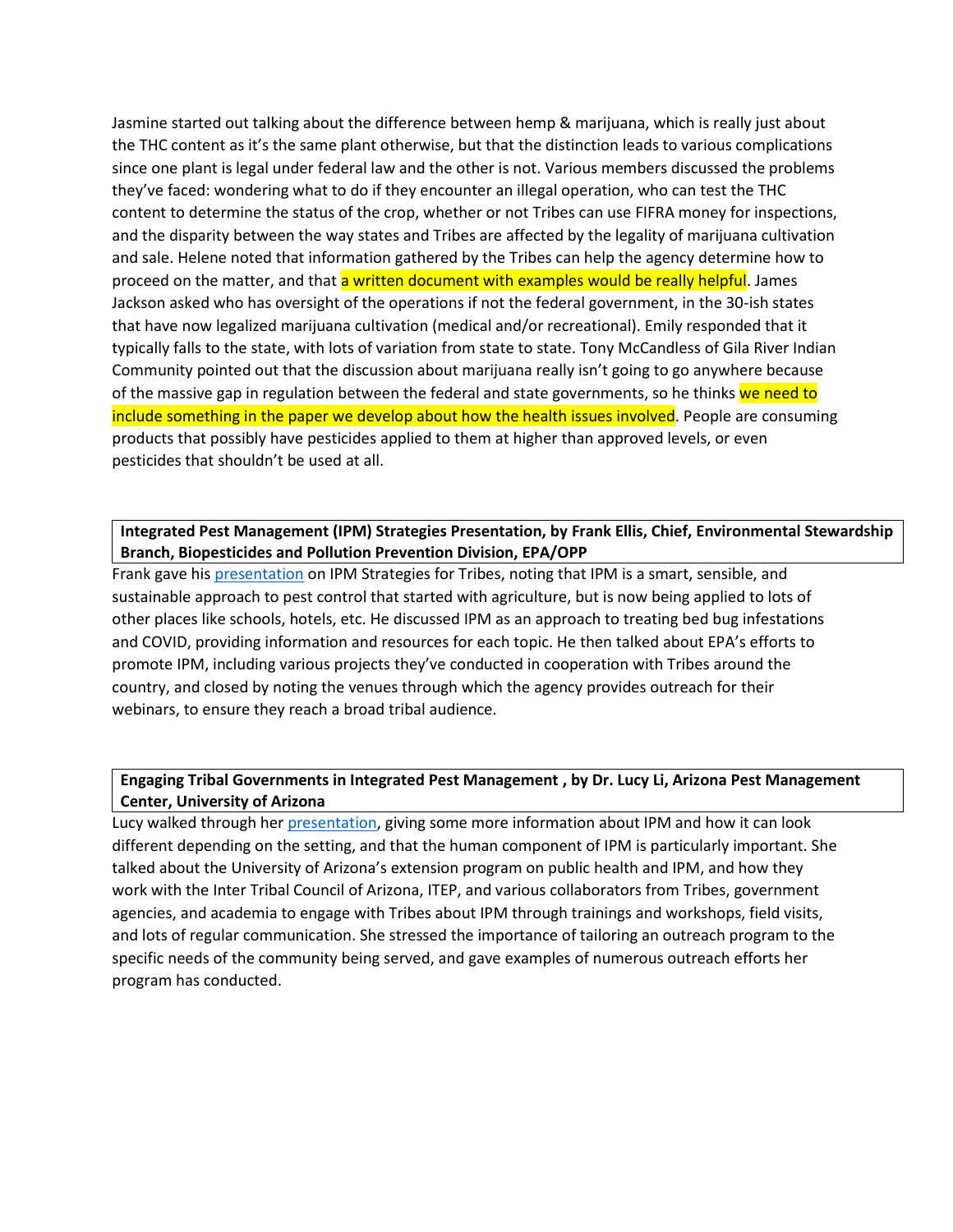**Protecting and Promoting Native Pollinators Through Habitat Enhancement and Other Landscape Management Strategies, by Danesha Carley, Director, National Science Foundation Center for IPM; Director, Center of Excellence for Regulatory Science in Agriculture**

Danesha gave her [presentation](https://tppcwebsite.org/native-bee-pollinator-habitat-webinar_03-23-21/) on native pollinators, informing the group about the wide variety of insects, birds, mammals, and even reptiles that can serve as pollinators, noting that after bees, the second most efficient pollinators are flies. She discussed the factors contributing to pollinator declines, and spent the bulk of her time providing information about various ways to enhance habitat for native bees when gardening or landscaping

#### **State FIFRA Issues Research and Evaluation Group (SFIREG) Update, by Gary Bahr, SFIREG Chair**

Gary gave his SFIREG update [presentation,](https://tppcwebsite.org/gbahr_sfireg-update_tppc_march-23-2021/) talking about the purpose and structure of the organization and its working committees, leadership, and partners. He discussed various SFIREG actions and issues of interest, and what is on the horizon for the working committees.

Jasmine said it would be great if we could collaborate, perhaps with the TPPC endorsing or commenting on SFIREG issue papers, and vice versa. Amanda noted that Fred used to represent the TPPC in SFIREG meetings, and suggested we may want to have someone stand in for Fred while he's out, which Gary agreed would be good. Gary finished by noting that the next full SFIREG meeting is scheduled to be held June 7-8.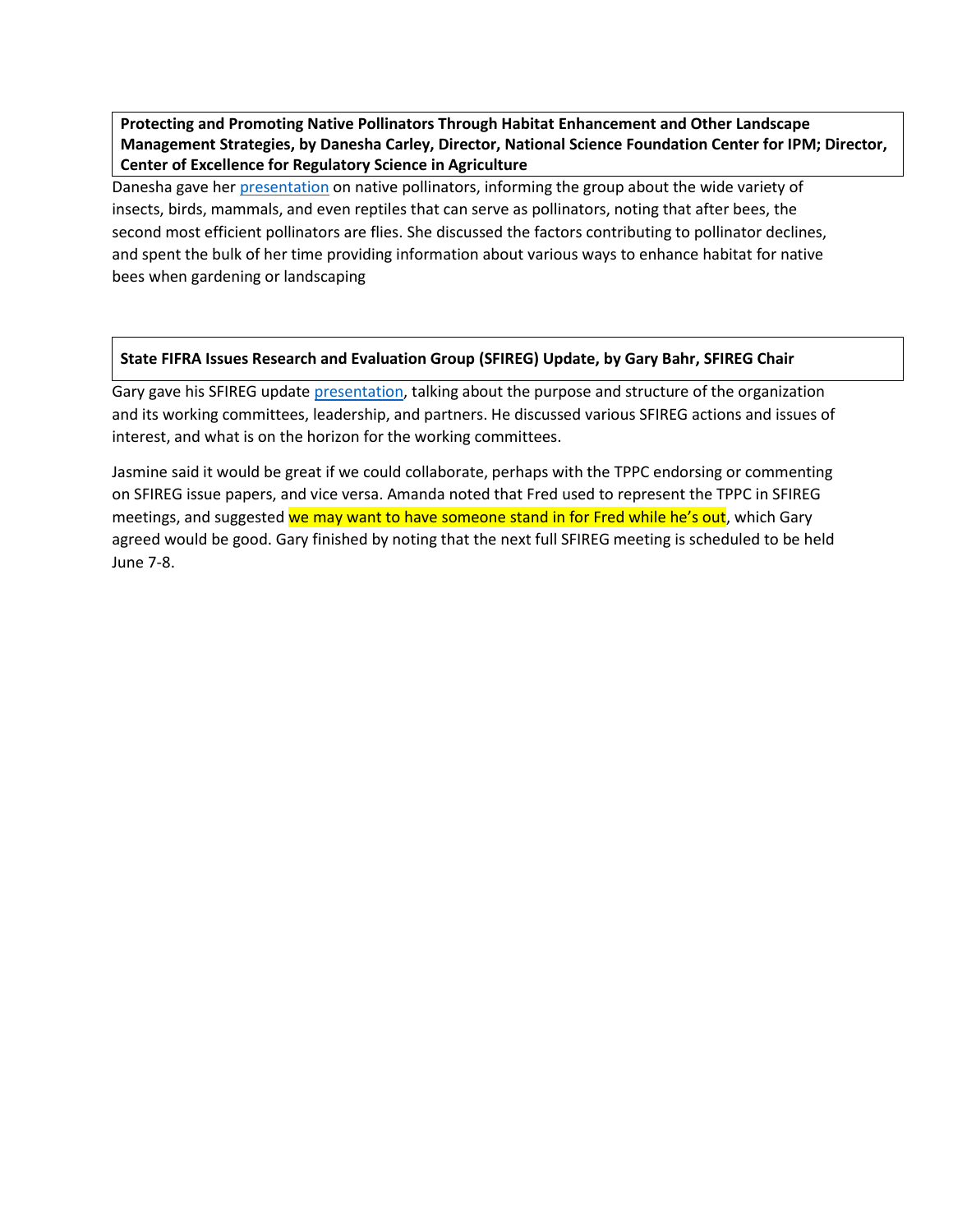# **Tribal Pesticide Program Council – Full Council Meeting** Virtual (due to pandemic) **DAY THREE, Wednesday, March 24, 2020**

#### **Opening Remarks, facilitated by Jasmine Courville-Brown and Nina Hapner**

With the approval of Jasmine and Nina, Amanda gave a review of the National Tribal Caucus (NTC) meeting with the Tribal Partnership Groups, held the previous day, in which Eric Gjevre and she had represented the TPPC. She noted that Eric had gone over the two-page priorities document the TPPC previously provided NTC to educate members of the incoming presidential administration on TPPC concerns and recommendations, along with various other pesticide-related issues important to the TPPC membership. Much of the discussion that followed focused on budget issues, and the funding request NTC is preparing to submit to the EPA administrator by the end of May. NTC wants each partnership group to provide a baseline of funding so they are represented in the NTC's request, and suggested that TPPC allocate some time to consider this.

Amanda said she would share the previous NTC budget report with the group so we can update the TPPC-related parts for the new version. It was decided that the TPPC's April Executive Committee call would be dedicated entirely to the NTC budget request. Nina noted that people can start thinking and putting together comments on it now, and not wait for that meeting, and that it might make sense to look at using something like Google docs to track what people are thinking and collaborate on this.

## **Meet the New American Indian Environmental Office (AIEO) Director, by Jeff Besougloff, Senior Advisor for Planning and Communications, EPA/AIEO, Andy Byrne, Senior Advisor for Policies and Partnerships, EPA/AIEO, and Karen Gude, Tribal Program Manager, EPA/Office of Water**

Jeff said that he was sitting in for newly appointed AIEO Director JoAnn Chase to talk about AIEO priorities, as she unfortunately had a last-minute scheduling conflict. He noted that JoAnn has been back at AIEO for a little over a month now, after having previously been AIEO Director for about 6 years during the Obama administration, and that they are also hoping to bring on Janet McCabe (who has a lot of good tribal experience as well) as deputy administrator. Jeff reminded the group about President Biden's executive order requiring all agencies to review their efforts for tribal consultation, and that Andy Byrne (also here today) leads the review for their office. He said JoAnn wants to relay that the AIEO is in the process of re-setting the relationship with the Tribes, and is hoping to see a lot of beneficial partnership and collaboration between the Tribes and the EPA moving forward. They have done a number of things already, including rescinding a memo from the previous administrator that made the process for securing treatment-as-state (TAS) harder. The AIEO knows that the Indian Environmental General Assistance Program (GAP) is important to Tribes, and they are working diligently to evaluate the program along with NTC. The agency as a whole will put a big emphasis on environmental justice, under a clear direction from the administration, and the recent American Rescue Act included funding for the agency to address this. Jeff concluded his remarks by once more relaying JoAnn's regret that she was not able to attend the meeting.

Ann Marie Chischilly, Director of ITEP, asked if any documents from the recent meetings on consultation are available yet, and Karen said the office is still working them up, but they will be made available at some point. Jasmine said she really appreciated hearing about the PFAS contamination issue as the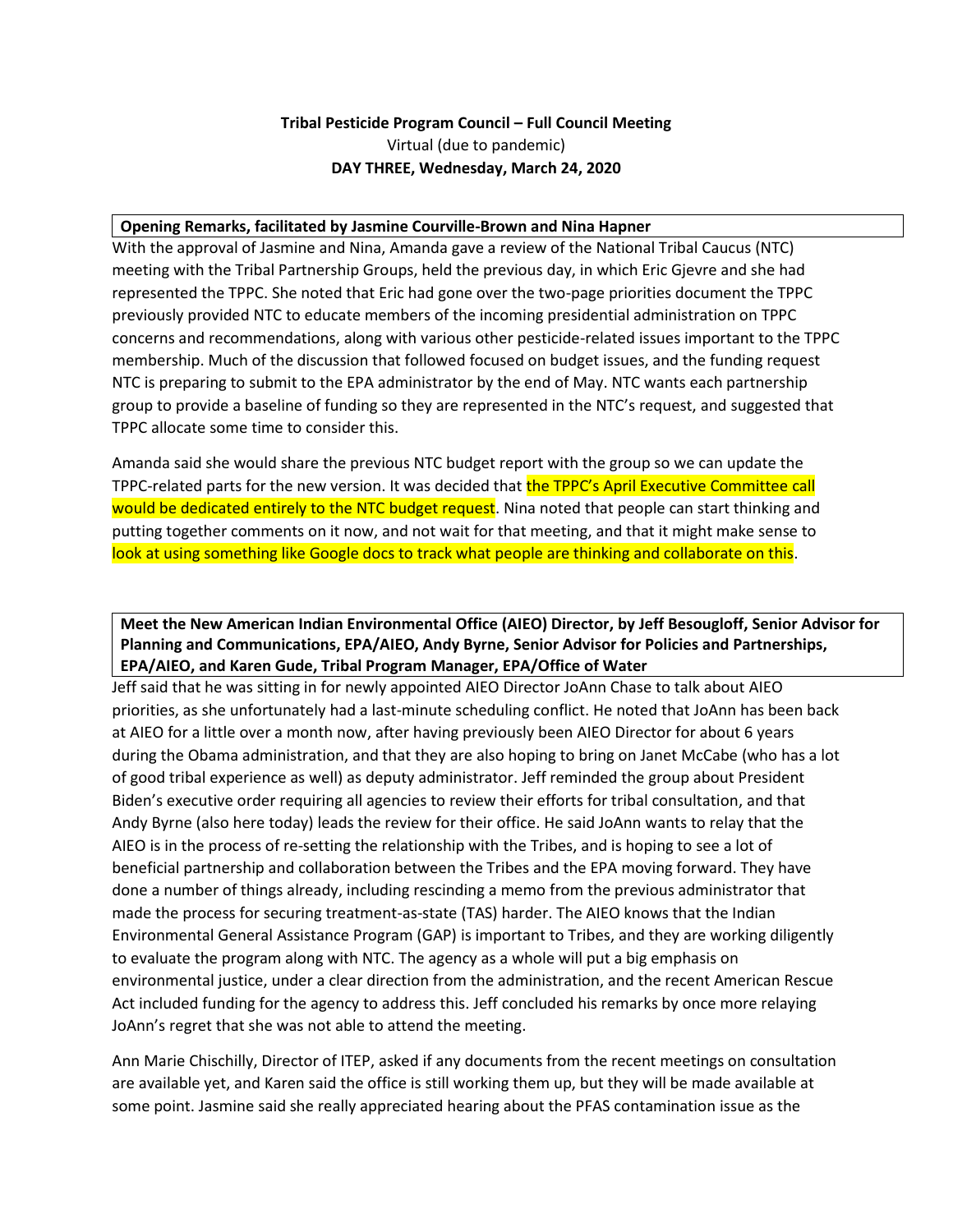research was going on, rather than after everything was done, and suggested it would be nice if the agency can continue to keep the group apprised of other issues as they emerge in the future.

Karen went over the AIEO [presentation](https://tppcwebsite.org/improving-epas-consultation-with-tribes_3-24-21/) on consultation, discussing the history of EPA's consultation policies and practices, and focusing on their current effort to address President Biden's Executive Order 13175 requiring agencies across the federal government to strengthen consultation and coordination with tribal governments. She talked about some tools the agency has developed to track consultation opportunities, including the Tribal Consultation Opportunities Tracking System (TCOTS) website [\(https://tcots.epa.gov\)](https://tcots.epa.gov/), which is intended to be a one-stop-shop for Tribes on consultation. She noted that you can also email *Join-epa\_tcots@lists.epa.gov* to sign up for updates from the TCOTS listserv.

Jasmine asked about how the EPA determines whether or not consultation was required for a given action. Karen said the process is led by the regional and program lead offices, and they make that determination (Amanda noted she is that person for anything pesticide-related), although they also have processes within the agency to look at and review upcoming consultation decisions.

Nina noted some of the difficulties for Tribes to participate in consultation due to closed tribal offices (from the COVID-19 pandemic), and said she's concerned that EPA still isn't taking this into account when they schedule short comment periods such as this one (31 days), especially given that this is a consultation on how to improve the consultation process itself. Karen agreed and said they have gotten a lot of similar feedback about short comment periods, but pointed out that sometimes external deadlines tie their hands (including in this case, when they have to meet the 90-day overall turnaround required by President Biden's executive order).

### **National Tribal Caucus Update, by Gerald Wagner, Blackfeet Tribe; NTC Chair**

Gerald thanked the TPPC for keeping him involved and in the loop with regard to what the group is doing, and noted that he's been involved with the TPPC for over 20 years now. He said that under the new administration NTC is really trying to reach out and stay connected with TPPC and the other tribal partnership groups (TPGs), and keep their concerns in mind in NTC interactions with EPA headquarters. They are currently trying to get the priorities document and budget information out the door and into the hands of the powers that be, in cooperation with TPGs. He really wants to take TPPC concerns into consideration in these documents, and wants all of the TPGs to work with NTC as a group. He noted that communication between the NTC and TPGs hasn't always been the best in the past, but he hopes that we can keep up the momentum we have now. He would really like to have TPG leaders present at more EPA meetings (particularly at the first face-to-face meeting with the new administrator, if the pandemic situation allows).

#### **TPPC Website Upgrade Presentation and Discussion, by Julie Sullivan, Shine Creative Industries**

Julie showed mock-ups of a new design they're proposing for the TPPC home page and the "About" page, to give folks a feel for the way an updated site could look and work. The group was generally very supportive of the new design, with people saying it looked like a good change to make the site look fresh and more usable. There was some feedback from several folks that the TPPC logo should stay at the top, rather than the stylized leaf image Julie's team had placed there in the mock-ups. Jasmine said she thought the layout would make it easier to access things. Julie and Mark noted that the images she included in the mock-ups are from the web, but that it would be really nice to include pictures from the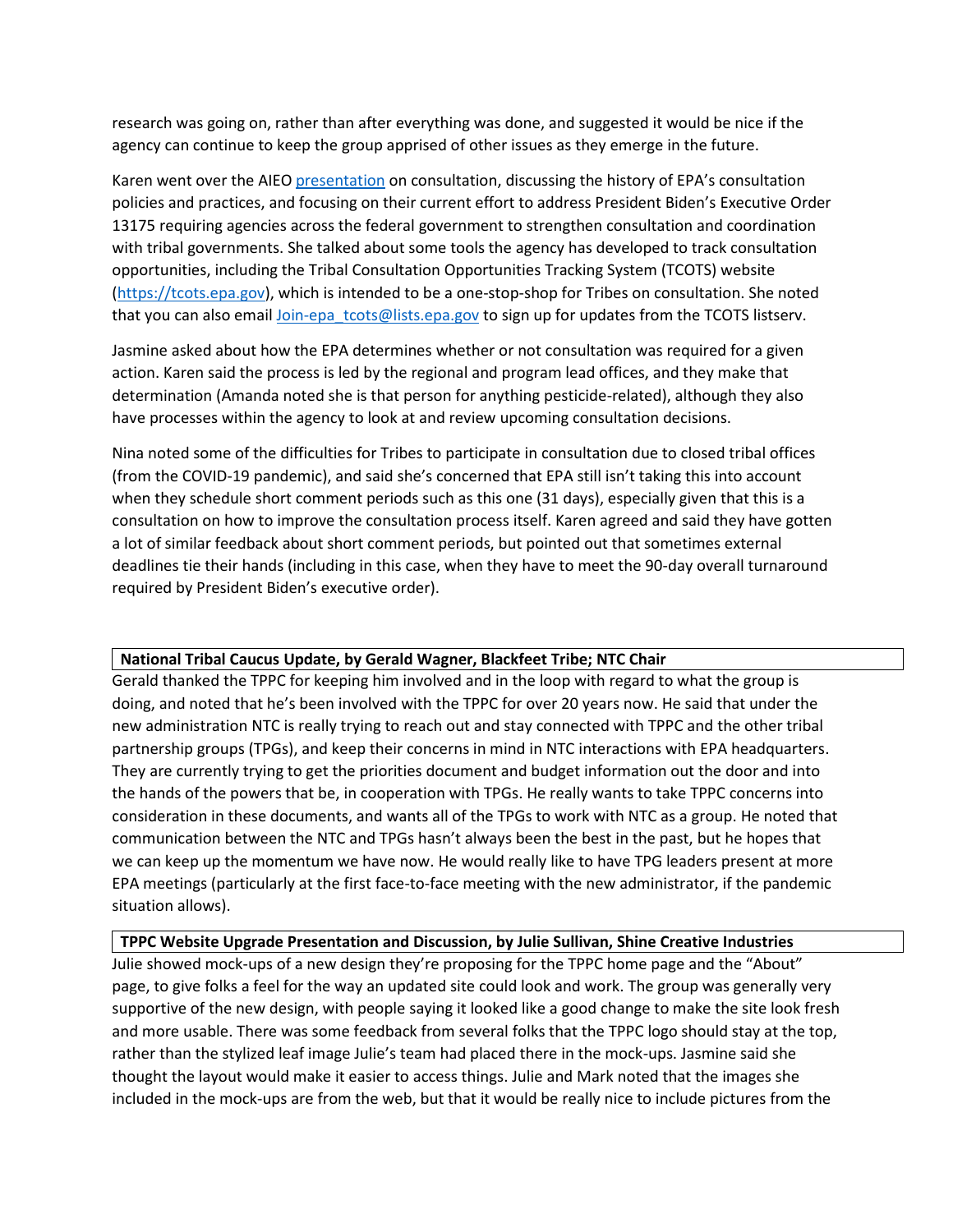TPPC. The home page could have a rotating series of particularly good images if we want, and we could also include a gallery somewhere with pictures of people at events, etc.

Brenda Ball asked if the website would be mobile-friendly. Julie gave an emphatic "yes," noting that something like 65% of people use mobile devices as their main way to access the web now; so they always design with mobile in mind and then go to the desktop version. Brenda also asked if it would be cross-browser compatible (Chrome, Firefox, Safari, etc.), and Julie said that they test everything on Chrome and Firefox (not so much Safari these days as it's gotten very buggy, but if it works on Chrome it should work on pretty much anything else, since most browsers are based on Chrome these days).

There was some discussion about the calendar, and whether the group wanted a link to the calendar on the home page vs. an actual listing of upcoming events (as is the case on the current page). People said they'd like to see a list on the home page, although it's nice to be able to go to the calendar page and switch to a monthly view sometimes. Mark showed how this can be done with the current page, and Julie said that option would stay the same on the new page.

Shylah asked if the TPPC would consider creating a social media chair or committee, to reach out to people through social media outlets (e.g., Facebook, Instagram, Twitter). Julie said that's definitely something they can help set up, but of course this means someone needs to manage it moving forward. Nina doesn't know who has time to manage social media for the TPPC, and noted that if we tried it the responsibility might fall on Mark. She suggested that maybe we can evolve into the social media realm over time.

With regard to expanding the content on the site, Tony said that he thinks resources for Tribes should be the focal point of the website. Nina agreed, saying that we could have a page for prospective pesticide programs with lots of stories from folks who've been through the process of setting one up. We could also provide information on how to become a member. It would be good to provide honest, transparent assistance on the site.

**TPPC Workgroup Discussion, facilitated by Mark Daniels, Institute for Tribal Environmental Professionals**

Mark introduced the workgroup breakout session, showed people the documents ITEP prepared to structure the conversations and answer key questions for each group, and distributed the Zoom links for each of the three workgroup breakouts to follow.

#### **TPPC Workgroup Breakouts, TPPC Workgroup Members**

Workgroup Breakout #1 – Risk Assessment Workgroup, *facilitated by Jasmine Courville-Brown* Workgroup Breakout #2 – Direct Implementation Workgroup, *facilitated by Tony McCandless* Workgroup Breakout #3 – Pollinator Protection Workgroup, *facilitated by Nina Hapner*

The three workgroups moved to their respective Zoom meetings and met for approximately an hour to discuss goals, resources needed to accomplish those goals, member roles, etc., before reporting back to the larger group.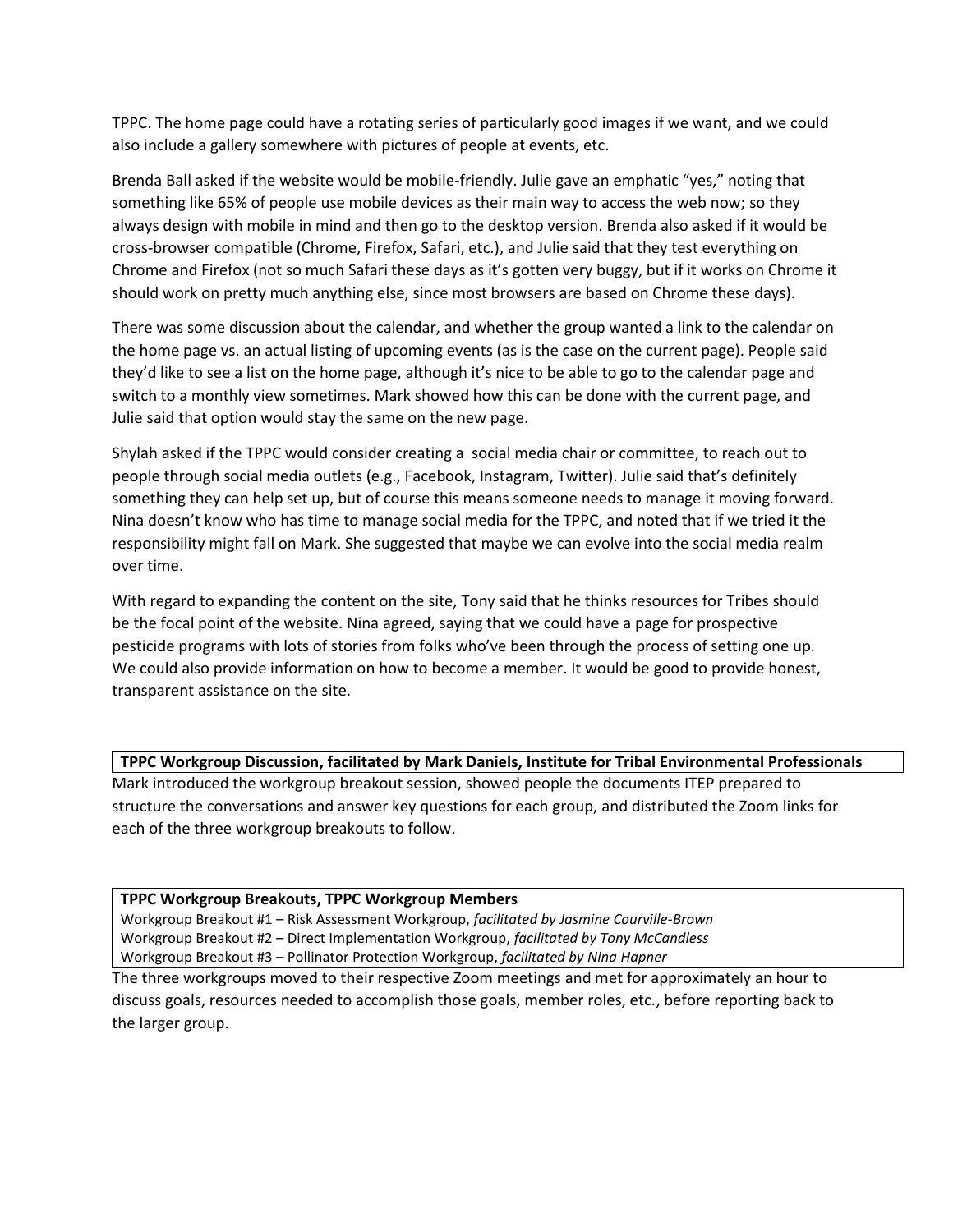# **TPPC Workgroup Report-out, TPPC Workgroup Members**

Risk Assessment workgroup: Jasmine noted that the workgroup agreed to meet monthly (preferably on Mondays), and wants to develop tools for Tribes that want to do risk assessments, and try to get some of that information back to the TPPC. The workgroup also plans to revamp a questionnaire that was used previously (to look at pesticide impacts on moose meat), to get it out to the people so they can assess pesticide risks to their communities.

Pollinator Protection workgroup: Nina said their group agreed to meet monthly (preferably not on Wednesdays). They want to do a pollinator awareness assessment based on one that Ed Spevak has done previously for the Confederated Salish and Kootenai Tribes, and may want to put it on the website. Mehrdad noted that it might make sense to combine this assessment with the Risk Assessment questionnaire discussed earlier. Brittani noted that they would be asking different questions, but perhaps they could at least see what kinds of overlap there might be between the two. Mark suggested perhaps putting two separate surveys on the website, but doing a combined outreach campaign to let people know that the two surveys are available, so people could then fill out one or both as appropriate.

Direct Implementation workgroup: Tony said their group's main goal is to develop a communication strategy, specifically identifying the appropriate tribal and EPA contacts in each region, as well as relevant contacts at the Office of Enforcement and Compliance Assistance (OECA). They would also like to create a feedback loop between EPA and Tribes so that all the information is available for anyone to access. Additionally, the group would like to develop a communication strategy on how GAP funding can be utilized for pesticide-related purposes. Finally, they want to identify additional resources for Tribes, including extension services for education of inspectors, possibly additional circuit rider programs, and sharing tribal codes and other enforcement documents (could be located on the TPPC website). They discussed meeting monthly, possibly before or after the EC meetings. Jasmine suggested that they pull in BIA at some point since they keep the contact list for Tribes that federal agencies use to contact Tribes (and their list is often outdated). Nina brought up that Tribes in Nevada don't have cooperative agreements but do use BIA weed control funding, and when the National Certification and Training Plan was being developed BIA stopped funding the Tribes for weed control; she wondered if that plays into Direct Implementation (since it impacted other federal agencies like EPA who work with Tribes). Jasmine says she thinks this may have impacted Tribes in several different regions. Tony said their group can discuss it.

Mark also reminded the group that it would be good to figure out whether the workgroups will meet together/on the same day, or at different times. He will start an email chain to discuss and decide on this. Amanda noted that we have also previously discussed having a report-out session in each monthly EC meeting (maybe rotating through with one group for each meeting), which Mark said he can add to the agendas.

# **Closed Door: Preparation for TPPC Tribal Caucus, facilitated by Jasmine Courville-Brown**

The tribal TPPC members moved to a private Zoom meeting to begin the Tribal Caucus session, which was continued the following morning.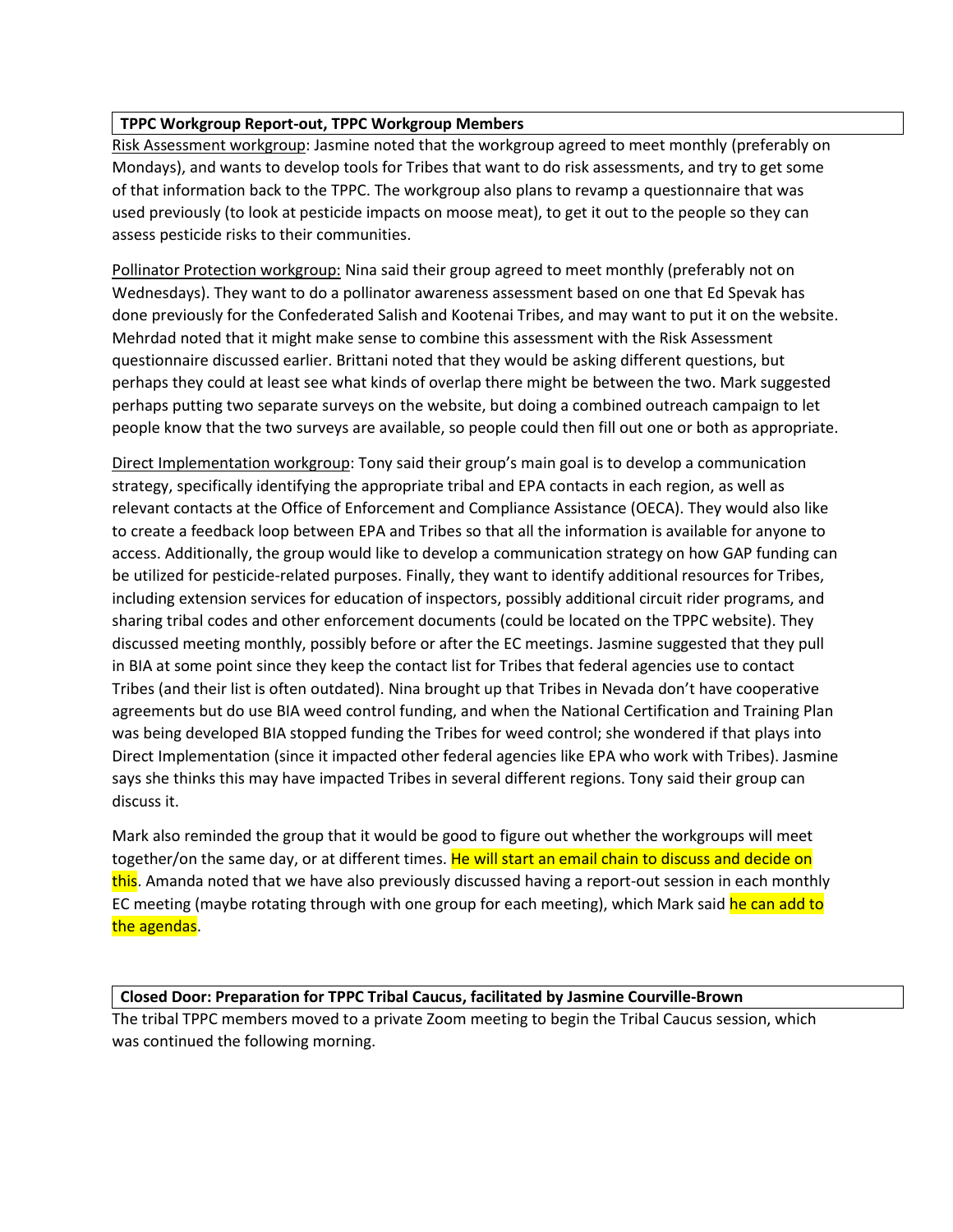# **Tribal Pesticide Program Council – Full Council Meeting** Virtual (due to pandemic) **DAY FOUR, Thursday, March 25, 2020**

#### **Closed Door: TPPC Tribal Caucus, facilitated by Jasmine Courville-Brown**

The tribal TPPC members convened in a private Zoom meeting for the main Tribal Caucus session.

**EPA Lead Region Update and Discussion, by Blake Huff, EPA/Region 8, Tribal Pesticides Sub-lead Regional Coordinator**

Blake introduced himself and went through his [presentation.](https://tppcwebsite.org/epa-lead-region-updates-3-25-21/) Each slide presented updates from the respective EPA region.

Mark asked about the Winnebago Tribe's participation in the TPPC (after having been asked to check on this during the Tribal Caucus) and was told that nobody seems to know what's happening with the Tribe and their previous TPPC representative Hillary. Rachel and Emily will look into the situation and get back to the group.

After noting that Blake mentioned one Tribe in Region 3 that had expressed interest in a pesticide program, Tony asked if Tribes that show interest to the EPA are being forwarded to TPPC as well? Rachel said she assumes the regions would do this, but asked for Blake's thoughts. Blake said there's a lot of interest, but he doesn't know if all the regions are also forwarding interested Tribes to the TPPC. (Blake said he would follow up on the Tribe in R3 to be sure they know about the TPPC.)

Mehrdad asked about the amount of GAP funding being used for pesticide-related activities. Blake said it would be hard to get that information without going through every single GAP grant, but he can ask the regional coordinators in their next meeting if they have at least a rough idea. Emily said she doesn't think it's very much. Nina added that we understand Blake won't be able to get numbers, but we'd like to be able to tell the story: if Tribes are using GAP money for pesticide work we'd like to know about it since it ties into a lot of other things we've been discussing). Rachel said she thinks AIEO may have a list of Tribes receiving GAP grants, so she can follow up on it and let Blake know.

After several requests to share presentations from this meeting, Mark let the group know that he will PDF and post all the presentations to the website soon.

**Tribal Caucus Report-out /Open Discussion with EPA, facilitated by Mark Daniels, Institute for Tribal Environmental Professionals**

Mark was asked during the Tribal Caucus to report out to the larger group, so he presented the points/requests below.

 To prepare for the NTC budget request, the TPPC would like to ask for whatever tribal pesticide activity funding data we can get from EPA: for cooperative agreements, circuit riders, TPPC funding, or any other sources along those lines. Rachel said they would have to go to AIEO for this. **Emily said they can look into it and get it back to us**. Nina asked if we can get numbers for the last 5 years to see trends. Emily noted there was a year when they sent that information to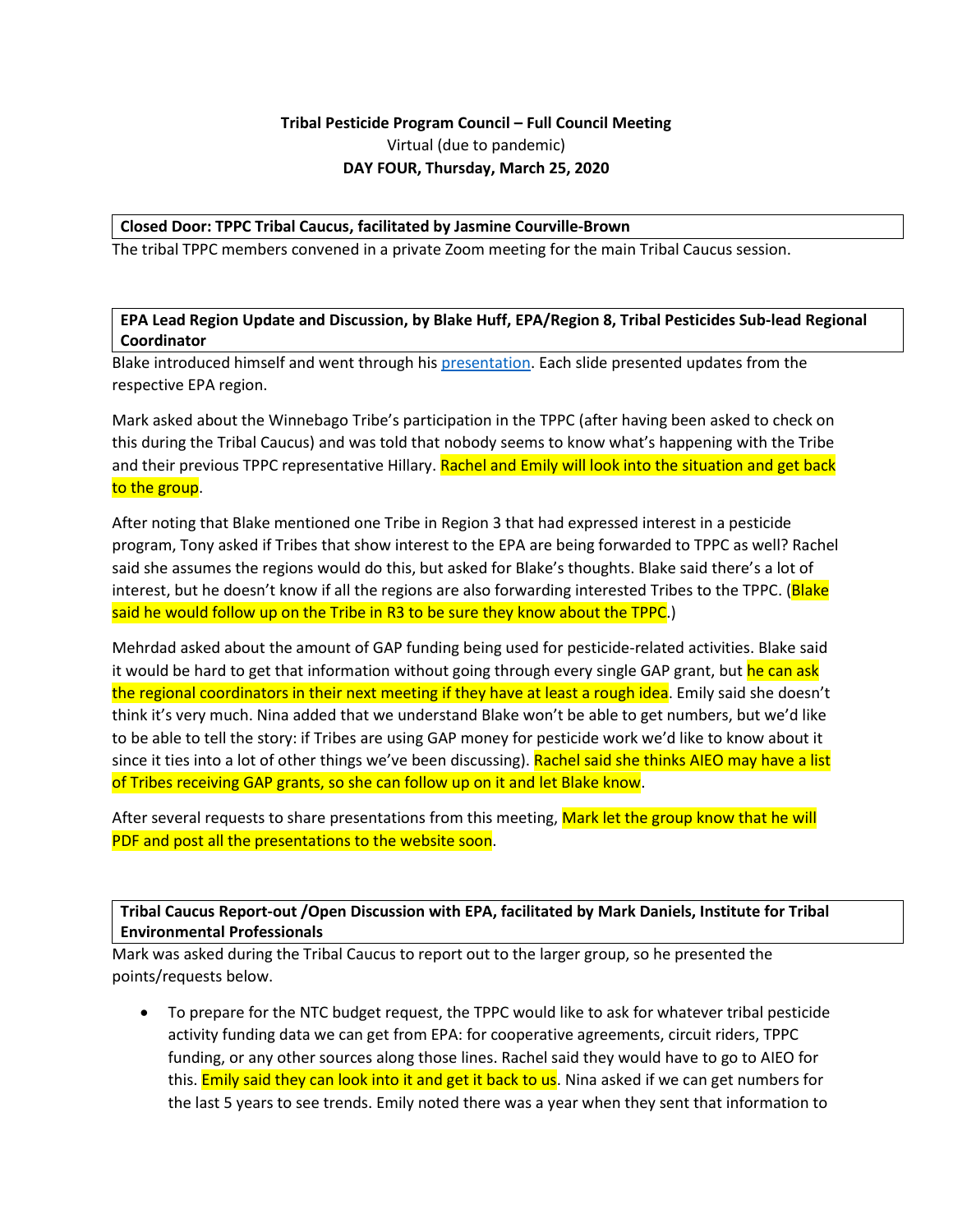Fred and Bob; she can get it to us and look for more recent numbers. Helene said that Cindy Wire will have numbers for the program grants, and Helene has them for enforcement grants. Jasmine noted that the earlier request to Blake for GAP funding amounts also plays into what the TPPC's ask should be to NTC.

- The TPPC also asked if EPA can provide information on the time/work commitment for the PFAS working group, and if it might be possible to name two TPPC representatives (including an alternate). Amanda said she believes they meet monthly, and that the group is managed out of Tribal Waste and Response (TWAR) committee. Amanda will connect Mark to who's heading it up so he can relay it to the group.
- Another request was made of EPA to clarify the constraints on TPPC-funded work products being used by the agency (e.g., the risk assessment literature review that was proposed previously but not funded because it was determined that TPPC funds couldn't be used for that kind of project). Rachel said that any project being done with TPPC funds and then handed over to EPA to finish would not be allowed, but if the TPPC does it from the start all the way through it's fine. Emily agreed with Rachel's assessment. Mark asked for clarification about the literature review example, as he though it would just be used to inform EPA risk assessments, and therefore should be OK by that standard. Emily said in that specific case there was some tie-in with an EPA deliverable, which is why it was problematic. Tony asked if the TPPC could pull together the data we have and submit it to EPA to use as a notification that something is missing (i.e., "here's where to look"). Rachel said that should be OK because they wouldn't be plugging it directly into an EPA product.
- Camilo Perez said he is interested in serving as the TPPC representative to SFIREG, and will touch base with his Tribe to get approval. He asked if it would be possible to have an alternate for this position as well? Gary Bahr (SFIREG Chair) said yes, that would be great. Amy Sullivan, AAPCO's executive Secretary, can coordinate with us for that. Mehrdad asked if both the primary and alternate members could attend at the same time. Gary said yes, that happens sometimes and is fine, particularly now with meetings held virtually (though he said it would be OK even when we go back to in-person meetings).
- ITEP and the TPPC will look into beginning a strategic planning effort prior to the (hopefully) inperson Fall meeting, and maybe add a day to that meeting to wrap it up.
- A lot of things were brought up in this meeting to add to the website, so the TPPC hopes to get the website update workgroup up and running soon. Brittani will be the TPPC co-lead (yay!).
- Mark gave a quick reiteration the result of yesterday's workgroup breakouts:
	- o Risk Assessment:
		- Jasmine is currently the TPPC co-lead, but she'd like to have someone step up to be a co-co-lead because she's not sure she can make every meeting. Ryan Evans volunteered. Rachel is the EPA co-lead.
		- Goal: providing resources and a questionnaire to Tribes (through a revamp of the EPA's moose meat questionnaire). The group also wants to provide a risk assessment tool on the website so Tribes can start to conduct their own risk assessments down the road.
		- Rachel noted that Amanda had talked about the risk exposure factors handbook, and that the group can go-ahead with the Office of Research and